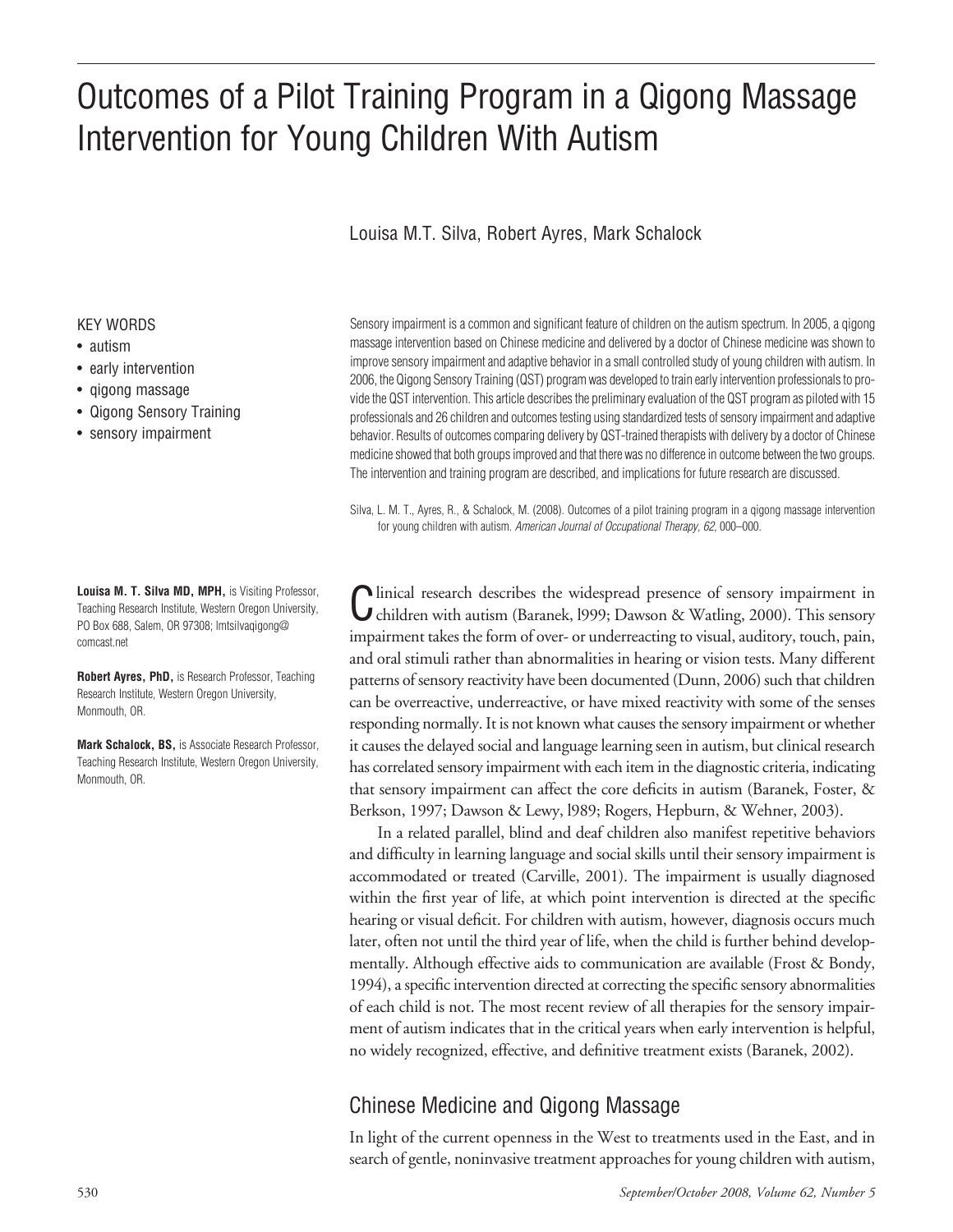we asked, "What does Chinese medicine have to offer for sensory impairment and autism?" This article describes the third research study on an intervention for sensory impairment from a branch of Chinese medicine known as *qigong massage*. Qigong, pronounced "chee-gong," refers to the skill of using specific manual techniques to work with energy according to the Chinese medicine concept of energy and energy channels (Yang, 2005).

All Chinese medicine, including acupuncture and massage, is based on an understanding of the body that is quite different from that in the West. Both illness and health are understood in terms of the flow of energy, or "qi," through the network of energy channels (meridians) that comprise the bioelectric field permeating the body. Over the millennia, effective treatment of illness has been developed using this energetic model, and Westerners are often surprised to learn that in China, a wide variety of children's illnesses, ranging from constipation to asthma, are treated noninvasively with massage (Chengnan, l990). Compared with the length of time that Chinese medicine has been practiced, the Western scientific exploration of the mechanisms by which treatments have their effect is in its relative infancy. Current Western research on the mechanism of action of treatment of the energy channels and acupuncture points indicates that the effects of treatment are mediated by neurotransmitters (Stux & Hammerschlag, 2001). Research evaluating the effect of treatment on acupuncture points on the extremities with positron emission tomography (PET) scans of the brain shows that stimulation of points on the skin results in complex connecting patterns of neuronal firing in the brain (Biella et al., 2001). The expanding envelope of knowledge resulting from Western scientific research is often uneven, and although the research on the full elucidation of *how* Chinese medicine works is still early, numerous published studies over the past three decades indicate that it does work for a multitude of illnesses; those scientific studies measure results before and after treatment using the gold standards of quality research: controlled studies, standardized testing, and blinded examiners (Kaptchuk, 2002).

Qigong massage differs from ordinary massage in that it is based on understanding the body's channels and points and the flow of energy through them (see Williams, 1996, for illustrations and further explanation of the channels). Practitioners of qigong massage themselves learn and practice daily qigong exercises to build their health and awareness of energy. It is understood that qigong treatment demands energy of the practitioner and that to treat patients who are ill, the practitioner should be healthy and have abundant energy. Before beginning treatment, the practitioner centers himself or herself using a qigong exercise. Specific manual techniques are then used taking into consideration the direction of flow in the channels and the location of important acupuncture points on the head, hands and feet. The weight and speed of the manual technique are matched to the child according to concepts from Chinese medicine such as toxicity, deficiency, and block. The parent massage is important because parent touch is considered by Chinese medicine to be the most nurturing for the child by virtue of the parent– child bond.

## Previous Research on Qigong Massage

In 2005, a small randomized control study was completed testing the effectiveness of a specific qigong massage intervention on sensory impairment and social development in young children with autism (Silva, Cignolini, Warren, Skowron-Gooch, & Budden, 2007). According to an ancient idea in Chinese medicine, the senses are considered to be the doors and windows on the world—the way by which children's awareness can move between their inner world and the outer world. In autism, those doors are considered partially closed, such that the children live more in their inner world and are less aware of the world around them. Because social learning requires that children be aware of their social environment, sensory impairment interferes with a key foundation of the learning process. The premise of our research links these children's delay in social development to their sensory impairment and then evaluates the outcome of an intervention designed to improve the sensory impairment on social learning (Silva & Cignolini, 2005).

In the 2005 study, the intervention was delivered by a physician trained in Chinese medicine. Thirteen children with autism from  $3$  to 6 years of age were randomly assigned to a treatment or a waitlist control group. Both groups of children were enrolled in early intervention services that included occupational therapy and speech therapy. All children were pre- and posttested with standardized measures of sensory impairment and adaptive behavior. At the end of 5 months, treated children showed decreased sensory impairment and improved adaptive behaviors compared with the children in the control group. In addition, all children with bowel and sleep problems improved as measured by parent questionnaires (Silva et al., 2007).

## Current Study

The authors found the results of this small study promising and warranting replication and extension with a larger number of trainers and children. Consideration was given to what would be necessary in a training program for trainers and the most suitable educational background for trainers. The current study was designed to determine whether similar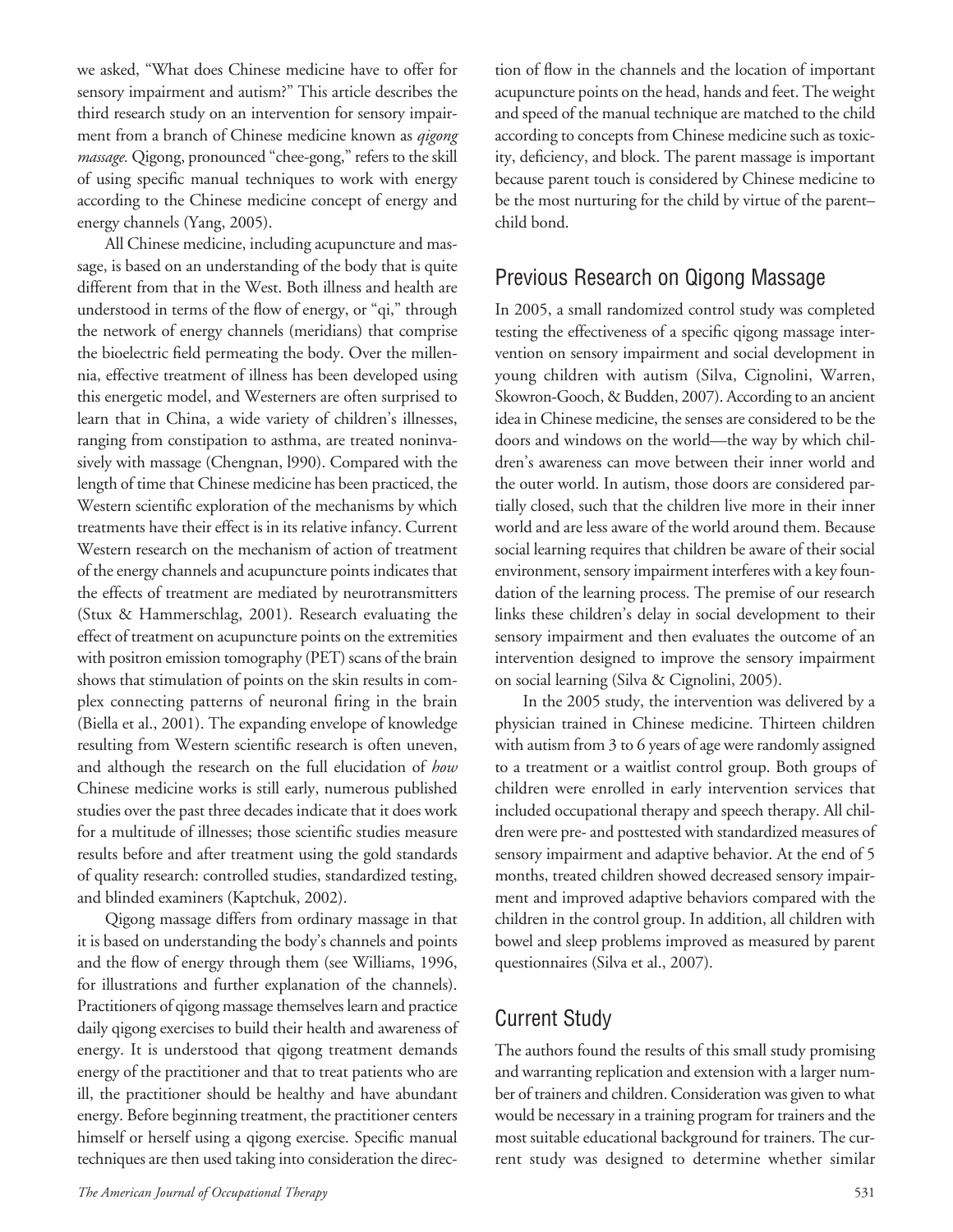improvements in children would occur when Westerntrained persons completed a training and skill-development program to deliver this intervention. The 80-hr Qigong Sensory Training (QST) program was piloted and tested with 15 trainers working with 26 children with autism and their parents. The research questions were as follows:

- 1. Do the children receiving the qigong massage by trained therapists, and parents trained by these therapists, exhibit positive gains in adaptive behaviors and amelioration of sensory impairments?
- 2. Do occupational therapists and other early intervention/early childhood special education personnel demonstrate proficiency in providing the intervention after completion of the QST training program?
- 3. If the children do exhibit positive outcomes, are the outcomes equivalent to those experienced by children who received the qigong massage treatment from a Chinese medicine–trained professional in a previous randomized control study?

A pretest–posttest single group design was used to address Question 1. Question 2 was answered by evaluation of the trainers during supervision according to set criteria. To answer Question 3, a pre–post comparison group design was employed for difference and equivalence testing (Schuirmann, 1981, 1987) using results from the 2005 experimental treatment group.

## Method

#### Selection of QST Trainers

Three prerequisites for training were identified: (1) trainers should have a minimum of 3 years of experience working with children with autism to allow them the skills necessary to engage the child in the qigong massage and establish a working relationship with the parent, (2) trainers should be healthy and energetic by their own assessment, and (3) the trainers should not be on medication for chronic health conditions. Invitations to potential trainers were extended to professionals working at the local education service district (ESD) as well as health professionals working in the local community. Efforts were made to recruit primarily occupational therapists and people working in early intervention programs with children who have autism because the ESD collaborating with this research wanted to begin offering QST through its occupational therapists.

Because not enough people from the two fields applied for the training, 6 of 18 trainers recruited included a chiropractor, a social worker, 2 medical qigong practitioners, a nurse, and a retired educator. All but the two qigong medical practitioners had extensive experience with young children.

## Selection of Children and Parents

Children were selected from an ESD covering three adjacent counties in Oregon. An invitation letter was sent out to parents of all children between 3 and 6 years of age receiving autism services from the ESD. Eligibility criteria were established for selection of the children and their parents. Criteria for selection of children to receive QST were as follows: (1) younger than 6 years of age with a diagnosis of autism at the onset of the study, (2) enrolled in early intervention services, and (3) without additional complicating medical diagnoses or medication such as chelating agents. Parents agreed to transport their children 21 times to the clinic to receive the training and treatment and not to begin additional interventions for autism during the study. Of the respondents, 26 children met the eligibility criteria, completed the full protocol, and are included in the final data analysis.

## QST Program

The QST program included a well-developed curriculum, training procedures, and supervision intended to bring therapists and parents to a specified level of proficiency.

QST Curriculum and Training Procedures for Trainers. A skill-based curriculum in applied Chinese science relative to autism was designed; program learning objectives were established and 50 hr of didactic and experiential material were created for trainers to develop the necessary skills and understanding to lead the treatment process and train the parents. Trainers were expected to master a theoretical and practical understanding of the child with autism according to concepts important to Chinese science: yin, yang, qi (energy flow), channels, toxicity, block, and deficiency (Yanchi, l988). After mastering the 12 treatment movements, they were trained to recognize different patterns in autism and to modify their touch to fit the pattern of the child (e.g., they might adjust the weight and speed of the hand to the mass of the child or change the direction of the massage movement as the bowel patterns return to normal). There were an initial 6 days of didactic and experiential training during which time trainers were evaluated with daily written quizzes and a final written and practical examination. This was followed by a 5-month period of supervision and an additional 12 hr of didactic training to understand and support the stages of the healing process seen with this intervention.

Supervision of QST Trainers. As part of their training, each trainer delivered the 5-month intervention to two children and their families under the supervision of the principal investigator. The supervisor was present in the room for seven of each child's sessions to evaluate the level and fidelity of the intervention and support the learning of the trainer. She provided feedback to the trainer after each session, and,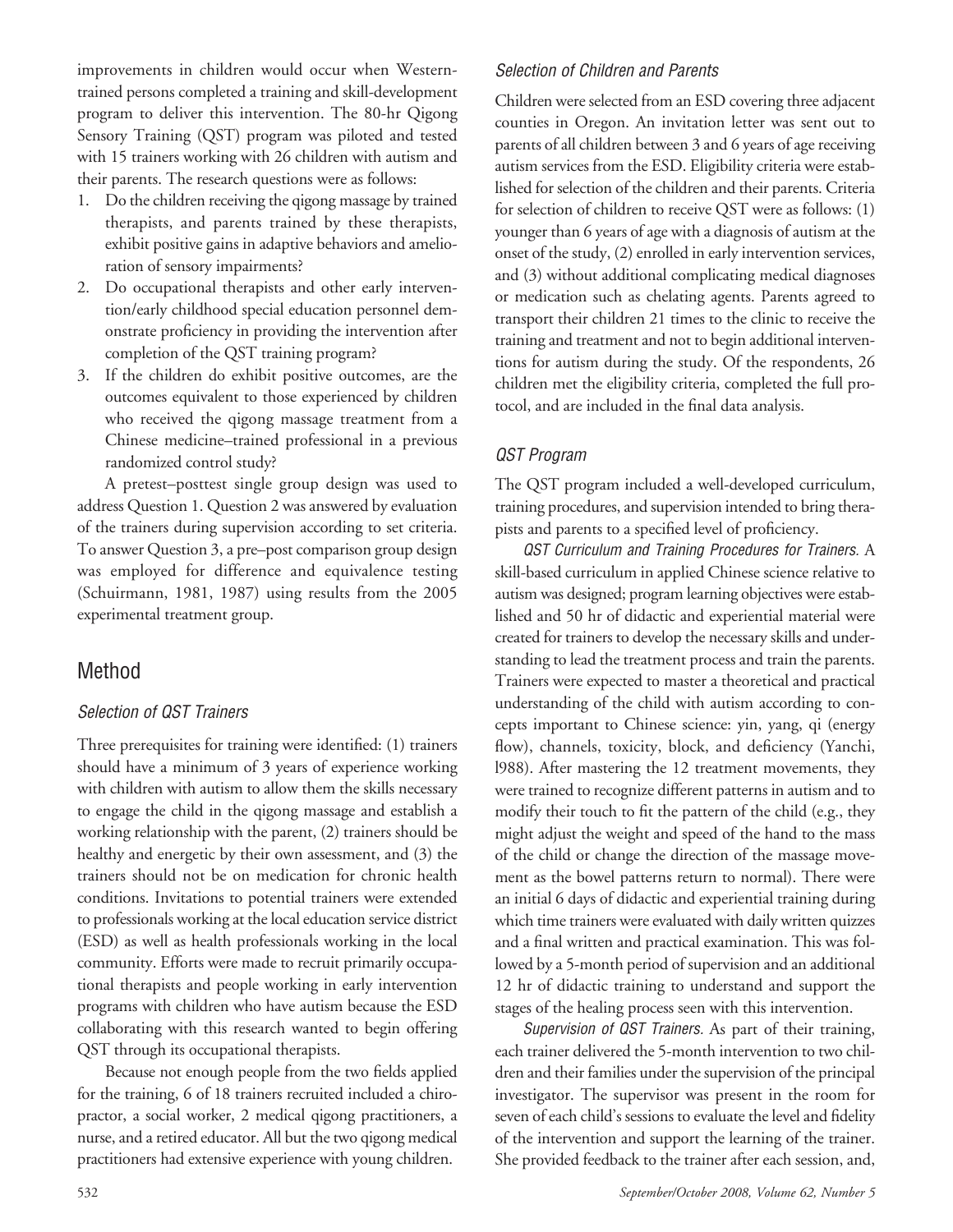throughout the 5 months, was readily available for consultation on any problems encountered in the sessions.

Use of Video. Seven of the 20 sessions for each child were videotaped and edited as a teaching presentation of the progress of each of the 26 children. The video was shown to the trainers at the mid and end-point of treatment to allow for further skill development. On completion of the 5-month training, each trainer would have not only in-depth experience with their own two children and families but also substantial understanding of the process for the larger group.

Qigong Massage Protocol. The qigong massage itself consists of a 15-min series of gentle patting massage movements that take place along Chinese energy channels related to the proper functioning of sensory and physiological systems. It is designed to relax the child, normalize the reactivity of the senses, and have restorative effects on digestion and sleep. The trainer leads the intervention with a biweekly individualized version of the massage protocol that advances the progress of the child, and the parents follow with a daily nurturing and calming massage treatment; both are essential to the effectiveness of the program.

The massage protocol used consisted of the 11 movements used in the previous study (Silva et al., 2007) plus one. Because of the large number of children with a history of recurrent ear infections and severe receptive language deficits, a 12th movement was added to help address the functional impairment to hearing. The actions of the 12 movements according to Chinese meridian theory are briefly described here:

- Movements 1, 2, 3: Clear the senses and open the brain to incoming sensory information.
- Movement 3A: Clear additional functional impediments of the ear to hearing in cases of severe receptive language delay and history of recurrent ear infection.
- Movements 4, 5, 6: Promote social interaction, speech and self-soothing.
- Movements 7, 8: Strengthen health, digestion, and elimination.
- Movements 9, 10, 11: Calm and quiet the child, improve sleep, nourish the brain.

Training Curriculum for Parents. An important feature of this intervention is the strong parent training and support component. Over a period of 5 months, the trainer met with the parents and child 21 times, providing the parent with a total of 11 h of training in the daily follow-through massage using the 12-part protocol previously mentioned. Each training session lasted approximately 30 min. Because of the range of educational and philosophical backgrounds in parents, it was elected *not* to use the language of Chinese medicine in teaching the parents to do the massage but rather to focus on the mechanical aspects of how it is done, the importance of integrating it into the child's daily routine, and guidelines for situations when it is better not to give the massage on a given day (e.g., parent illness). Trainers tested the parents at the second and the ninth visit to a 90% criterion of proficiency by having them to demonstrate the massage protocol on a doll. Training and testing continued at subsequent visits until the parent demonstrated proficiency. Ongoing parent training included discussion at each visit about how the massage was going at home and difficulties encountered with particular portions of it. This was documented in the record.

## Evaluation and Testing Instruments

Aspects of adaptive behavior were assessed using the Vineland– II Adaptive Behavior Scales (Sparrow, Cicchetti, & Balla, 2005). Vineland Composite Scale and Communication, Daily Living Skills, Socialization, and Motor Skills domain scores were obtained. Standard scores were used in the analyses, with a mean of 100 and an *SD* of 15. Extensive reliability data are presented in the survey forms manual (Sparrow et al., 2005). Internal consistency split-half reliability coefficients were.97 for the Composite Scale and ranged from .83 to .95 for the domains. Test–retest coefficients (corrected for restriction of range) were .94 for the Composite Scale and ranged from .88 to .92 for the domains.

Autistic behavior was assessed with the Autism Behavior Checklist (ABC; Krug, Arick, & Almond, 1980; 1993), a widely used screening device for autism. Raw scores were used in the analyses, which could range from 0 to 167; with a score of 54 or higher being consistent with autism. Reliability estimates for the ABC have varied and have primarily focused on internal consistency. Eaves and Williams (2006) provided a review of the psychometric properties of the ABC and conducted reliability studies; they reported an alpha coefficient of .89 for the total score, concluding the ABC total has adequate reliability for use as a screening instrument (p. 140).

Sensory impairment was assessed using the Sensory Profile (Dunn, 1999). The Sensory Profile is "a judgmentbased caregiver questionnaire" that measures a child's sensory processing abilities (Dunn, 1999, p. 1). It consisted of 125 items grouped into three main sections: sensory processing, modulation, and behavioral and emotional responses. Each section consisted of ratings for basic sensory systems. Internal consistency was assessed using Cronbach's alpha. Mean coefficients for alpha were .74 for sensory processing, .69 for modulation, and .67 for behavioral and emotional responses. Validity was established through literature and expert review, category analysis, and studies of convergent and discriminant validity (Dunn, 1999). A brief open-ended questionnaire was completed by parents at the conclusion of the training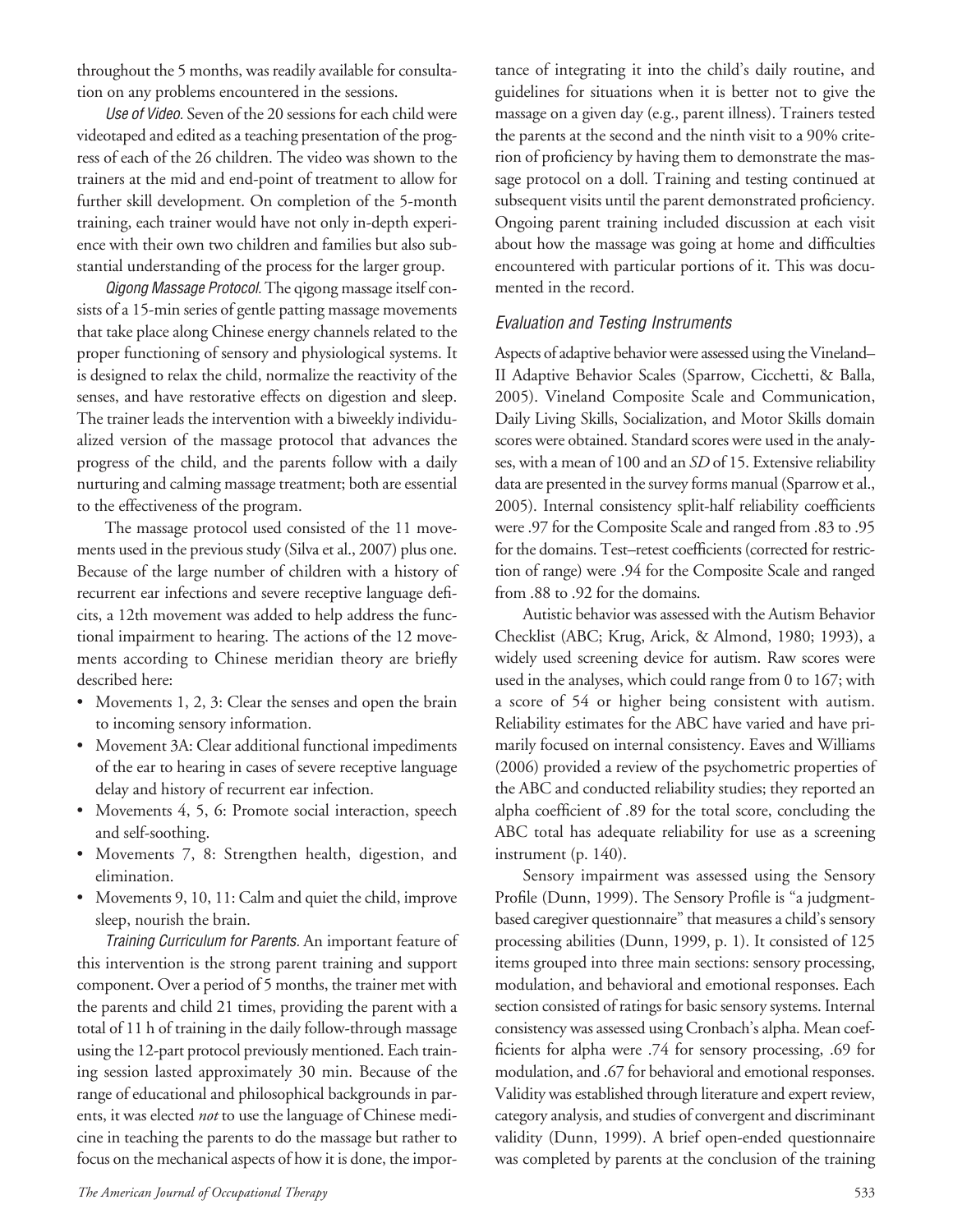sessions. This questionnaire asked parents to indicate their observations of their children's behavior(s) on completion of the training. Specific topic areas included sensory issues, speech/understanding, social and behavioral skills, self-help, digestion and sleep.

Data Collection Procedures. The pre- and posttesting was completed by experienced third-party evaluators. Trainers involved in the training program were not involved in testing children with whom they had direct contact.

Data Analysis. To test for significant changes on measures of sensory impairment and adaptive behavior, pretest scores were subtracted from posttest scores to generate change scores. Because of the relatively small number of children, the wide variation in their scores on each measure, and the wide variation in the amount the scores changed over the 5 months, the Wilcoxon-Sign test, a nonparametric procedure, was used to compare rank ordered change scores. The test statistic is based on the ranks of the absolute values of the differences between the two variables. A significance level of .05 was set to control for Type I error.

Two analyses were conducted to determine the equivalence of outcomes from the two groups. First, an independent *t* test was conducted on mean gain scores to determine whether differences between the two groups were significant. Second, equivalence testing of outcomes was done using the confidence interval approach (Schuirmann, 1981, 1987). Equivalence testing is useful when the researcher wishes to show that two means are not statistically different and requires the identification of a clinically significant difference (delta) between outcomes of competing treatments. In practice, delta is often chosen to be a percentage (usually 15%– 25%) of the mean of the comparison group (Mecklin, 2002). This number is then used to create a tolerance interval beyond which equivalence would be rejected. For this analysis, the comparison group is the 2005 randomized control study treatment group in which the qigong treatment was provided by the Chinese medicine–trained physician and the delta was selected as 25% of the mean for the control group gain score. A unique tolerance interval was constructed for each outcome variable.

## **Results**

#### Trainer and Child Demographics

Positive Changes in Children. Table 1 presents demographic information on the two groups of participants in the current and previous study. Participants in the two studies were similar in gender distribution and age. The two groups differed on initial assessments of adaptive behaviors. Trained therapists represented a variety of backgrounds.

#### **Table 1. Participant demographics**

|                                    | Study                                     |                                                   |  |  |  |
|------------------------------------|-------------------------------------------|---------------------------------------------------|--|--|--|
| Demographic Variable               | <b>Current QST</b><br>Study<br>$(N = 26)$ | Previous<br><b>Controlled Study</b><br>$(N = 13)$ |  |  |  |
| <b>Children</b>                    |                                           |                                                   |  |  |  |
| Gender                             |                                           |                                                   |  |  |  |
| Male                               | 21                                        | 10                                                |  |  |  |
| Female                             | 5                                         | 3                                                 |  |  |  |
| Chronological age (months)         |                                           |                                                   |  |  |  |
| Mean                               | 56.3                                      | 59.3                                              |  |  |  |
| SD                                 | 12.5                                      | 11.2                                              |  |  |  |
| Minimum                            | 31                                        | 35                                                |  |  |  |
| Maximum                            | 84                                        | 76                                                |  |  |  |
| Preassessment Vineland Composite   |                                           |                                                   |  |  |  |
| Scale Scores                       |                                           |                                                   |  |  |  |
| Mean                               | 68.6                                      | 58.2                                              |  |  |  |
| SD                                 | 12.2                                      | 12.9                                              |  |  |  |
| <b>Therapists</b>                  | 15                                        | 1                                                 |  |  |  |
| Background                         |                                           |                                                   |  |  |  |
| Occupational therapist             | 5                                         |                                                   |  |  |  |
| Autism specialist                  | 3                                         |                                                   |  |  |  |
| Teacher/educator                   | $\overline{2}$                            |                                                   |  |  |  |
| Occupational therapy assistant     | 1                                         |                                                   |  |  |  |
| Instructional assistant            | 1                                         |                                                   |  |  |  |
| <b>Nurse</b>                       | 1                                         |                                                   |  |  |  |
| Chiropractor                       | 1                                         |                                                   |  |  |  |
| Social Worker                      | 1                                         |                                                   |  |  |  |
| Chinese medicine-trained physician |                                           | 1                                                 |  |  |  |

Pretest to posttest differences on the objective, standardized measures for the 26 children in the current study were all found to be statistically significant. The results are shown in Table 2. Probability values obtained via the Wilcoxon Signed Ranks Test were significant ( $n = 26$ ,  $\alpha = .05$ ) and in the direction hypothesized for the Vineland Composite and Vineland subdomains, the total score on the Sensory Profile (the Sensory Profile has 3 domains as well as a total score), and the Autism Behavior Checklist. See Table 2 for the statistical summary of these changes.

Adaptive Behaviors. Treated children improved in adaptive behaviors as measured by the Vineland Inventory Composite score. The average improvement was 9.08 standard score points ( $Z = 3.93$ ,  $p < .00009$ ). Treated children improved in daily living skills as measured by the Vineland Inventory. The average improvement was 9.34 standard score points ( $Z = 3.01$ ,  $p < .003$ ). The predominant skills were acquired were as follows: removing and putting on clothing, feeding, assisting with chores, bathing, and wiping nose. Socialization also improved for treated children. The average increase in the Vineland standard score was 8.88 standard score points ( $Z = 2.99$ ,  $p < .003$ ). The predominant behaviors acquired were as follows: beginning to play with siblings and peers, appropriately playing with toys, using names, adhering to social rules, making a friend, sharing possessions, and engaging in make-believe play. Motor development improved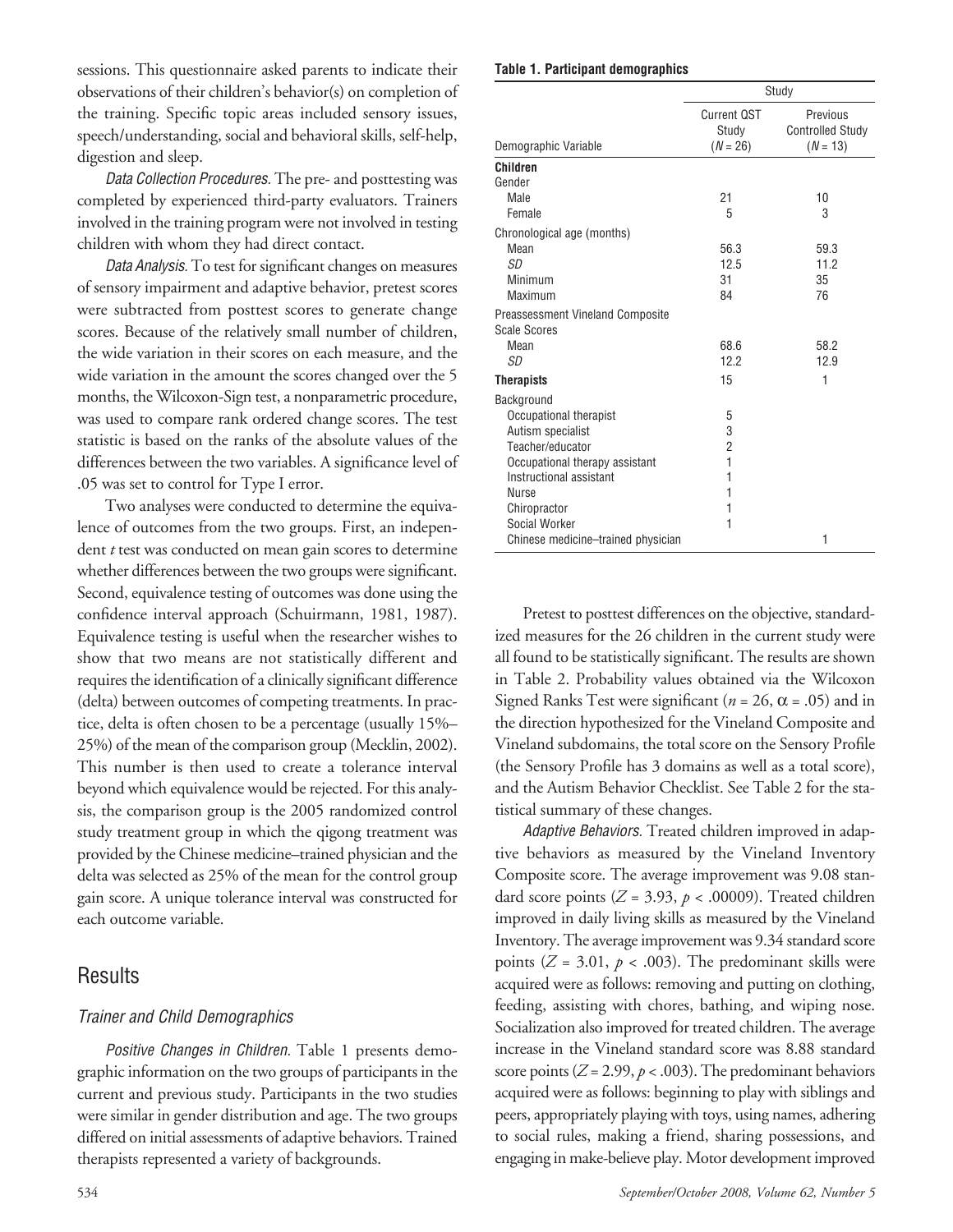| Table 2. Preassessment to Postassessment Gains on Measures of Adaptive Behavior and Sensory Impairment |  |  |  |  |
|--------------------------------------------------------------------------------------------------------|--|--|--|--|
|                                                                                                        |  |  |  |  |

|                                     | Preassessment<br>$(N = 26)$ |      |      | Postassessment<br>$(N = 26)$ |               |        |
|-------------------------------------|-----------------------------|------|------|------------------------------|---------------|--------|
| Variable                            | М                           | SD   | М    | SD                           | Wilcoxon<br>Ζ | $p^a$  |
| <b>Vineland Composite</b>           | 68.6                        | 12.2 | 77.7 | 14.5                         | 3.93          | .00009 |
| Vineland Communication Domain       | 68.5                        | 15.0 | 77.6 | 16.9                         | 3.62          | .0003  |
| Vineland Daily Living Skills Domain | 73.3                        | 18.5 | 82.7 | 17.8                         | 3.01          | .003   |
| Vineland Socialization Domain       | 70.9                        | 13.0 | 79.8 | 13.9                         | 2.99          | .003   |
| Vineland Motor Skills Domain        | 73.5                        | 12.0 | 81.0 | 11.4                         | 3.00          | .003   |
| Sensory Profile Total               | 21.0                        | 11.8 | 14.5 | 10.7                         | $-3.59$       | .0003  |
| <b>Sensory Processing</b>           | 6.2                         | 3.7  | 4.1  | 3.4                          | $-3.16$       | .002   |
| <b>Sensory Modulation</b>           | 4.6                         | 3.3  | 3.2  | 2.7                          | $-3.01$       | .003   |
| Sensory Behavioral Response         | 3.4                         | 1.9  | 2.8  | 1.6                          | $-1.69$       | ns     |
| <b>Autism Behavior Checklist</b>    | 66.0                        | 25.1 | 41.9 | 22.1                         | $-4.08$       | .00005 |

Note. ns = not significant.

a All Z statistics were significant except for Sensory Behavioral Response.

for treated children. The average standard score increased 7.5 points  $(Z = 3.00, p < .003)$ . On the Vineland Communication domain, children's standard scores increased an average of 9.04 points ( $Z = 3.62$ ,  $p < .00003$ ).

Sensory Impairment. After 5 months of treatment, children demonstrated significant improvement in their sensory impairment as measured by their total Sensory Profile scores. The average improvement (decrease in impairment score) was 6.73 points (*Z*= –3.59, *p* < .0003). The Sensory Processing scale, which contains specific measures of the child's responses to auditory, visual, vestibular, touch, and oral sensory stimulation, showed that all five senses improved by an average of 2.15 points ( $Z = -3.16$ ,  $p < .002$ ).

The average improvement in impairment of modulation was 1.38 points  $(Z = -3.01, p < .003)$ . The average improvement in impairment of behavioral and emotional responses to sensory experiences was 0.62 point, which was not significant.

Autistic Behavior. Autistic behavior, as measured by the ABC, decreased in treated children by an average of 24.1 points ( $Z = -4.08$ ,  $p < .00005$ ). These results indicate that children receiving the Qigong massage intervention demonstrate short-term improvement of sensory impairment and gains in adaptive behavior.

#### Effectiveness of Trainer Training

Four graduation criteria for trainers were set to ensure a verifiable level and fidelity of implementation of the training program: (l) Trainers must pass the final written exams and practical/skill assessments and complete all training sessions with the parents; (2) parents receiving training should demonstrate mastery in giving the massage, and (3) trainers should demonstrate proficiency in adapting the massage to the child at their supervised visits.

Based on these criteria, 15 of the 18 trainers graduated with certificates of mastery. Two students dropped out of the program midway because of outside work demands, and a third dropped out early on because of health issues. The remaining students met training objectives at their supervised visits and completed the first three requirements for graduation. By the 15th visit, it was clear from the supervised visits that all students were on track for Certificate of Mastery, and feedback was given to students accordingly.

Graduating trainers were quickly able to establish rapport with parents and children and did not have difficulty in mastering the concepts from Chinese science necessary to teach parents qigong massage. The eligibility criteria for trainers appeared to ensure the necessary core skills to successfully complete the training. Trainer satisfaction was high, and trainers verbalized their surprise at how much the children changed and their pleasure in the direct work with families.

#### Effectiveness of Parent Training

Review of the parent testing documentation showed that all parents were able to give the massage correctly. Review of the research record showed that parents had reported giving the children the massage daily, within the recommended guidelines.

#### Equivalence of Outcomes

In the small, randomized control trial conducted in 2005, significant short-term treatment effects were found between children receiving qigong massage from a Chinese medicine–trained physician and children in a wait-list control group (Silva et al., 2007). To determine whether outcomes for children participating in the current study are comparable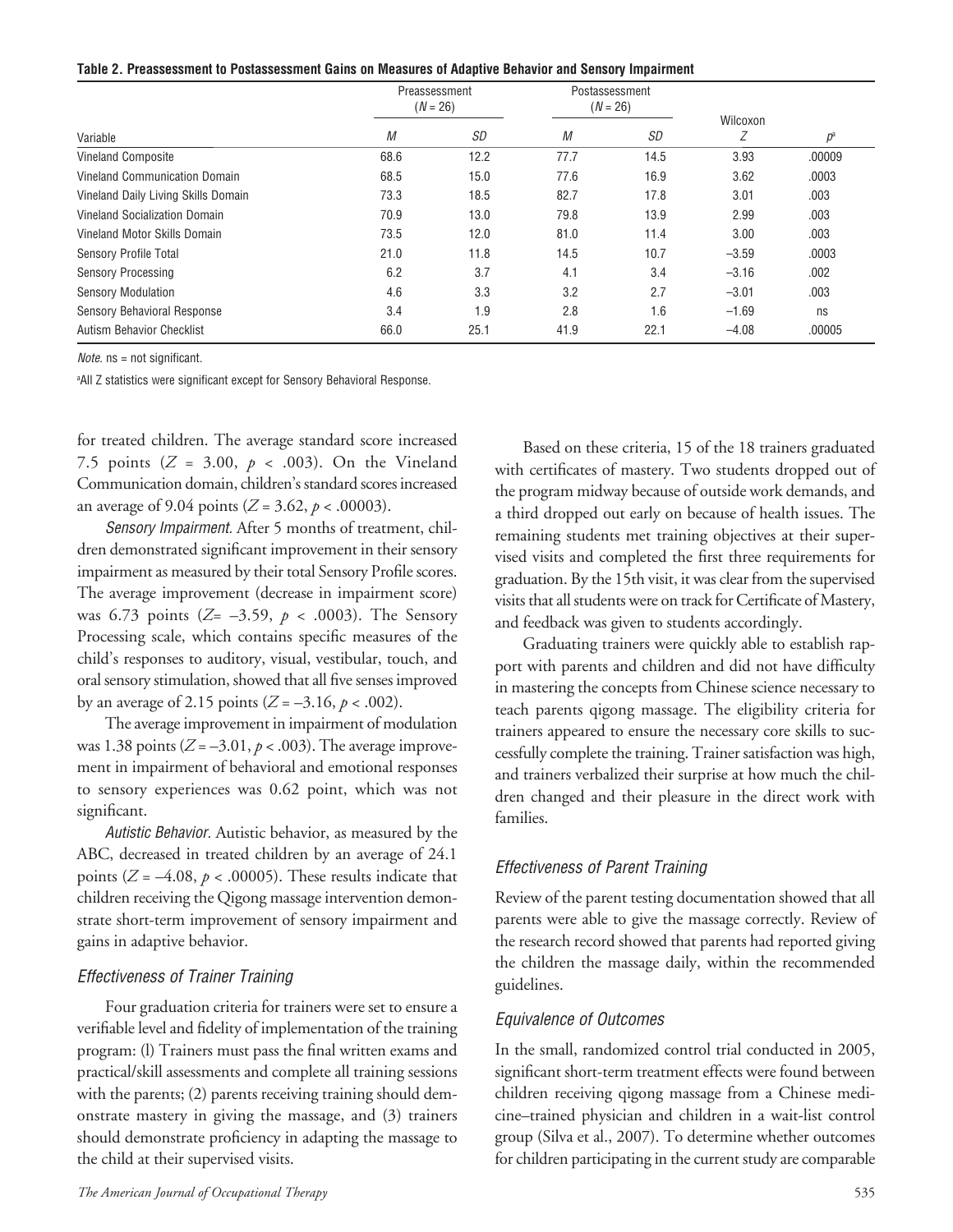to those observed in the previous study, gain scores were compared. Treatment Group 1 (2005 study) consisted of the 13 children. Treatment Group 2 consisted of 26 children who completed the current pilot training study. Both groups had been selected from the same demographic area and were receiving similar early intervention services. Table 1 shows that although both groups were similar in age, Group 2 was significantly higher in adaptive functioning than Group 1, as measured by the Vineland Composite Score.. The comparison of mean pre- to posttest change values between the two groups is shown in Table 3. *T* tests for independent samples show no significant difference ( $\alpha$  = .05, *df* = 37) between the two groups in the ABC, Sensory Profile, and subdomains of the Vineland Adaptive behavior test, indicating that children in this study improved as much as children in the first study.

Because lack of difference does not necessarily mean equivalence, the confidence interval (CI) approach to equivalence testing was also conducted. Two means (in this case mean gain scores) can be determined to be equivalent if the 90% CI of the mean difference is wholly contained within the tolerance limits set. As can be seen in Table 3, this condition is not met, an outcome that is not surprising given the small sample sizes and the large standard deviations. Recent research by statisticians (Cribbie, Gruman & Arpin-Cribbie, 2004) indicates that although in practice, the CI approach is superior to the common student's *t* test with large samples, the student's *t* test is actually superior to the CI approach with small samples or samples with large variances, given both tend to inflate the denominator in the *t* statistic.

## **Discussion**

The results of this study suggest that the training was sufficient to train therapists to effectively deliver the intervention, and the outcomes can be similar across therapists with different educational backgrounds provided they successfully complete the QST training program. Moreover, the results replicate earlier results in the earlier controlled study showing that the intervention is associated with significant short-term improvements in adaptive functioning and decreases in sensory impairment on standardized tests. Although no statistically significant difference is demonstrated between these results and those obtained in the earlier study, statistical equivalence of effects cannot be established due in part to small sample size and large variances.

In the special education literature, research suggests that children with higher cognitive function respond better to treatment interventions than do those with lower cognitive function (Arick et al., 2003), as do children with higher adaptive skills (Lord & Schopler, l989; Sparrow, l997). An unanticipated consequence of the difference in functioning between children in the current and previous study was to permit a look at whether QST outcomes were different for higher versus lower functioning groups as measured by standardized tests. As it turned out, no difference in QST outcomes was found between the higher- and lower-functioning group.

Although the results reported here continue a trend of encouraging findings regarding the outcomes of a training intervention in Qigong massage for young children with

| Variable                               | Chinese Medicine-<br><b>Trained Physician</b><br>$(N = 13)$ |       | <b>Trained Therapists</b><br>$(N = 26)$ |       |                    |                      | CI               |
|----------------------------------------|-------------------------------------------------------------|-------|-----------------------------------------|-------|--------------------|----------------------|------------------|
|                                        | М                                                           | SD    | М                                       | SD    | <b>Effect Size</b> | <i>t</i> -Test $p^c$ | WithinTolerance? |
| Vineland Composite <sup>a</sup>        | 6.23                                                        | 8.96  | 9.08                                    | 9.84  | 0.302              | .387                 | No               |
| Vineland Communication                 | 3.15                                                        | 9.67  | 9.04                                    | 10.06 | 0.597              | .089                 | No               |
| Vineland Daily Living Skills           | 8.23                                                        | 10.69 | 9.38                                    | 13.89 | 0.093              | .794                 | No               |
| Vineland Socialization                 | 9.15                                                        | 12.15 | 8.88                                    | 13.27 | $-0.021$           | .951                 | <b>No</b>        |
| <b>Vineland Motor Skills</b>           | 7.25                                                        | 12.95 | 7.50                                    | 10.79 | $-0.021$           | .951                 | No               |
| <b>Sensory Profile Totalb</b>          | $-8.46$                                                     | 9.85  | $-6.73$                                 | 7.02  | $-0.202$           | .531                 | No               |
| <b>Sensory Processing</b>              | $-2.38$                                                     | 2.69  | $-2.15$                                 | 2.84  | $-0.083$           | .809                 | No               |
| <b>Sensory Modulation</b>              | $-1.92$                                                     | 3.20  | $-1.38$                                 | 2.12  | $-0.198$           | .533                 | No               |
| <b>Sensory Behavioral Response</b>     | $-1.08$                                                     | 1.55  | $-0.62$                                 | 1.96  | $-0.261$           | .465                 | No               |
| Autism Behavior Checklist <sup>b</sup> | $-13.31$                                                    | 24.08 | $-24.12$                                | 15.77 | 0.531              | .100                 | No               |

#### Table 3. Difference and Equivalence of Mean Gain Scores for Chinese Medicine-Trained Physician and Trained Therapist Interventions

Note. CI = confidence interval.

a An increase from preassessment to postassessment represents a positive change on these measures.

b A decrease from preassessment to postassessment represents a positive change on these measures.

c None of the differences were significant.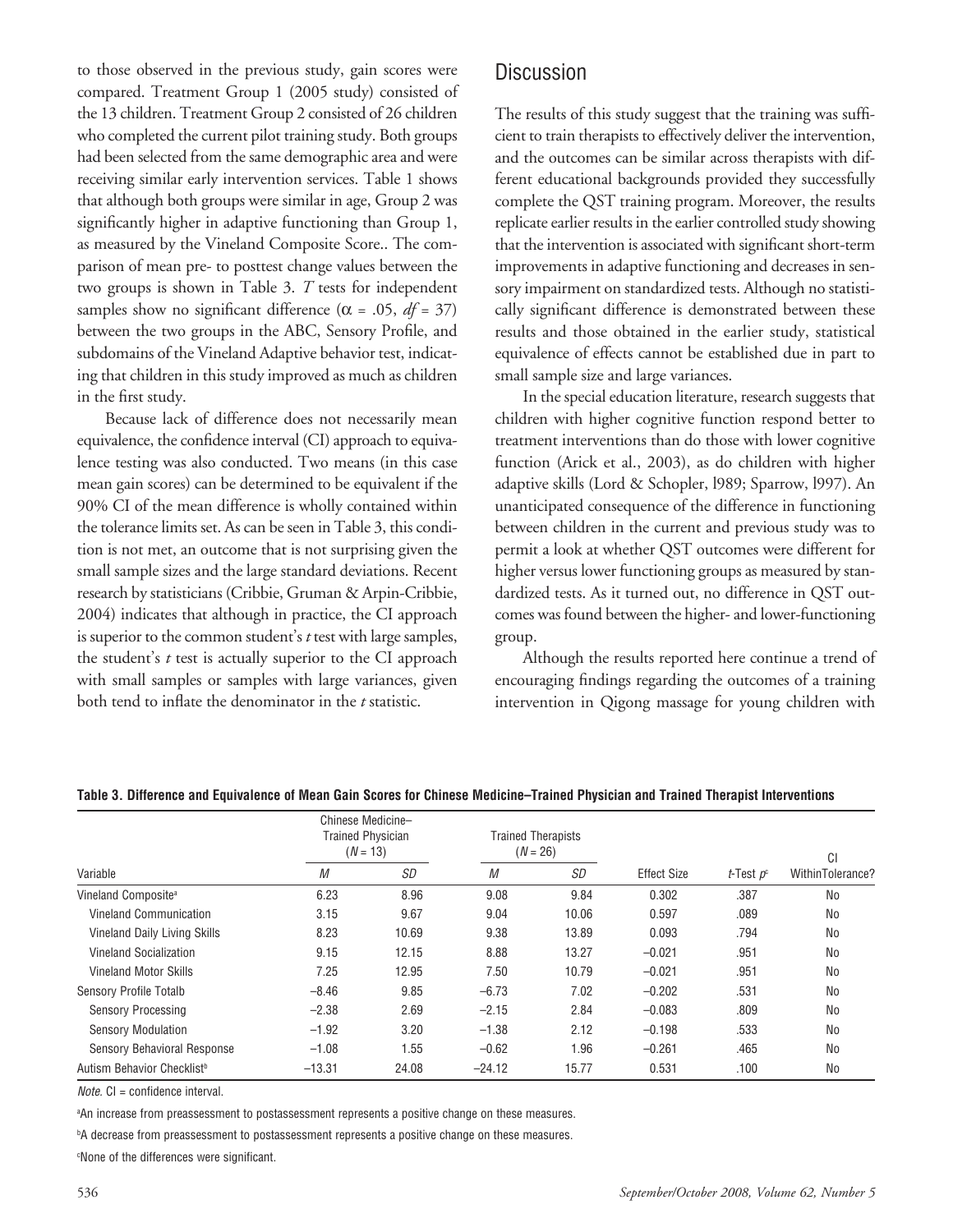autism, the reader is cautioned that several limitations attend this research that limit generalization. Foremost among these limitations is the absence of a true control/comparison condition such as would be found in a randomized controlled trial design. Second, sample sizes are small, and third, the studies have not yet included long-term follow-up.

In conclusion, results of a prior study  $(2005; N = 13)$ and this study  $(N = 26)$  indicate that for 39 children, significant short-term improvements of sensory impairment and social development were associated with receiving this intervention. Research on the intervention itself is still preliminary and requires replication and extension via randomized control design, with larger samples of children with autism. For this to happen, a larger number of therapists need training to a standard of proficiency and to this end, the QST training program will serve the next step in our research.

With the current openness in the West to treatment approaches from the East, the number of collaborative research efforts looking for joint approaches to chronic illness and disability is increasing. This intervention is unusual in that it spans Chinese medicine, special education, and parent training. The apparent ease of generalizing the QST procedures to select special education professionals and parents of children with autism, along with the positive outcomes seen to date, lend preliminary support to the QST training program and collaborative research approach. As a result, a larger randomized controlled study of the methodology with 50 children and 20 QST trainers is under way and nearing completion. **▲** 

## Acknowledgments

The authors are grateful to Maureen Casey, Annette Skowron-Gooch, and Carol Andersen at the Willamette Educational Service District for their vision and ongoing collaboration with this research. They also extend their thanks to Carol Bunse and Sharon Kadell for many hours of extra support and to the Spirit Mountain Community Fund for the grants that funded the controlled study, and the development and testing of the QST training program.

## References

- Arick, J., Young, H., Falco, R., Loos, L., Krug, D., Gense, M., et al. (2003). Designing an outcome study to monitor the progress of students with autism spectrum disorders. *Focus on Autism and Other Developmental Disabilities, 18*(2), 74–86.
- Baranek, G. T. (1999, December). *Efficacy of sensory and motor interventions for children with autism.* Paper presented at the first workshop of the Committee on Educational Interventions for Children with Autism, National Research Council, University

of North Carolina School of Medicine, Chapel Hill. *[AQ: pls verify that UNC is where the wkshp took place]*

- Baranek, G. (2002). Efficacy of sensory and motor interventions for children with autism. *Journal of Autism and Developmental Disorders, 32,* 397–422.
- Baranek, G., Foster, L., & Berkson, G. (1997). Tactile defensiveness and stereotyped behaviors. *American Journal of Occupational Therapy, 5,* 91–95.
- Biella, G., Sotgui, M., Pellegata, G., Paulesu, E., Castiglioni, I. & Fazio, F. (2001). Acupuncture produces central activations in pain regions. *NeuroImage, 14,* 60–66.
- Carville, S. (2001). Sensory impairments, intellectual disability and psychiatry. *Journal of Intellectual Disability Research, 45,* 467–483.
- Chengnan, S. (l990). *Chinese Massage Therapy.* Jinan, China: Shandong Science and Technology Press.
- Cribbie, R. A., Gruman, J. A., & Arpin-Cribbie, C. A. (2004). Recommendations for applying tests of equivalence. *Journal of Clinical Psychology, 60,* 1–10.
- Dawson, G., & Lewy, A. (1989). Arousal, attention and the socioemotional impairments of individuals with autism. In G. Dawson (Ed.), *Autism: Nature, diagnosis and treatment* (pp. 49–74). New York: Guilford.
- Dawson, G., & Watling, R. (2000). Interventions to facilitate auditory, visual and motor integration in autism: A review of the evidence*. Journal of Autism and Developmental Disorders, 30,* 415–421.
- Dunn, W. (2006). *Sensory profile supplement.* San Antonio, TX: Psychological Corporation.
- Dunn, W. (l999). *Sensory profile user's manual.* San Antonio, TX: Psychological Corporation.
- Eaves, R. C., & Williams, T. O., Jr. (2006). The reliability and construct validity of ratings for the Autism Behavior Checklist. *Psychology in the Schools, 43,* 129–142.
- Frost, L., & Bondy, A. (1994). *PECS: The picture exchange communication system training manual.* Cherry Hill, NJ: Pyramid Educational Consultants.
- Kaptchuk, T. (2002). Acupuncture: Theory, efficacy, and practice. *Annals of Internal Medicine, 136,* 374–383.
- Krug, D., Arick, J., & Almond, P. (1980). Behavior checklist for identifying severely handicapped individuals with high levels of autistic behavior. *Journal of Child Psychology and Psychiatry, 2,* 221–229.
- Krug, D., Arick, J., & Almond, P. (1993). *Autism Screening Instrument for Educational Planning.* Austin, TX: Pro-Ed.
- Lord, C., & Schopler, E. (1989). Stability of assessment results of autistic and non-autistic language-impaired children from preschool years to early school age. *Journal of Child Psychology and Psychiatry, 30,* 575–590.
- Mecklin, C. J. (April, 2002). The use of equivalence testing in conjunction with standard hypothesis testing and effect sizes. Paper presented at the annual meeting of the American Educational Research Association, New Orleans, LA.
- Rogers, S., Hepburn, S., & Wehner, E. (2003). Parent reports of sensory symptoms in toddlers with autism and those with other developmental disorders. *Journal of Autism and Developmental Disorders, 26,* 631–642.
- Schuirmann, D. (1981). On hypothesis testing to determine if the mean of the normal distribution is contained in a known interval. *Biometrics, 37,* 617.